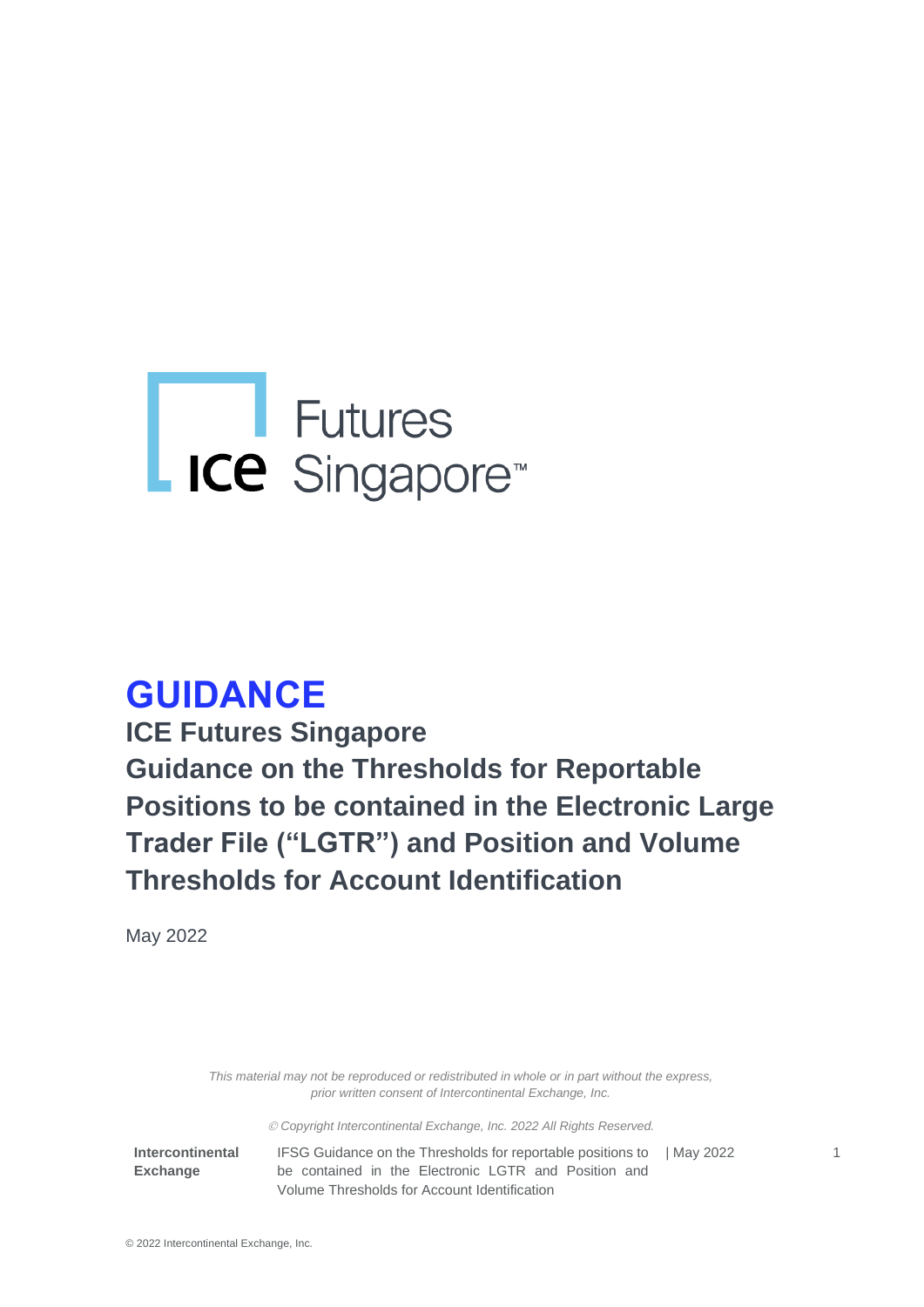#### **Overview**

This guidance document contains a summary overview of the position reporting thresholds for each ICE Futures Singapore Contract. These positions should be included in each reporting firm's daily Large Trader Reporting ("LGTR") File.

Each reporting firm should ensure that it has appropriate systems and controls in place to ensure the file is accurate.

#### **Position Reporting Thresholds**

| <b>Contract</b>                                   | Exchange              | <b>Market Identifier Code</b> | Reportable                              |
|---------------------------------------------------|-----------------------|-------------------------------|-----------------------------------------|
|                                                   | <b>Reporting Code</b> | (MIC)                         | <b>Positions</b>                        |
| All ICE Futures<br>Singapore Futures<br>Contracts | SG                    | <b>IFSG</b>                   | All positions in all<br>contract months |

- ICE Futures Singapore positions should be electronically reported to the Exchange.
- The submission of the electronic file should be completed by 10:00 a.m. Singapore time.
- Should there be a delay in the submission of the file, reporting firms should inform the Exchange in advance of the deadline.
- The responsibility of ensuring that the electronic file is submitted correctly to the Exchange is solely that of the Reporting Firm.
- Positions held on the Exchange are required to be reported on all Singapore Public Holidays on which the Exchange is open for trading.

#### **Reportable Position Thresholds and Trading Volume Thresholds for Account Identification**

Where an account meets or exceeds:

(1) the Reportable Position Thresholds; or

(2) the Minimum Trading Volume Thresholds (with the same product identifier, in one or all contract months and strips, in a single trading day),

as prescribed in the Exchange Guidance on Ownership and Control Reporting ("**OCR**"), the account must be identified to the Exchange in the manner as prescribed in the Guidance on OCR.

#### **Any questions arising from this Guidance should be addressed to ICE Futures Singapore Regulation and Compliance Department at [compliance-singapore@ice.com.](mailto:compliance-singapore@ice.com)**

**Intercontinental Exchange** 

IFSG Guidance on the Thresholds for reportable positions to | May 2022 2 be contained in the Electronic LGTR and Position and Volume Thresholds for Account Identification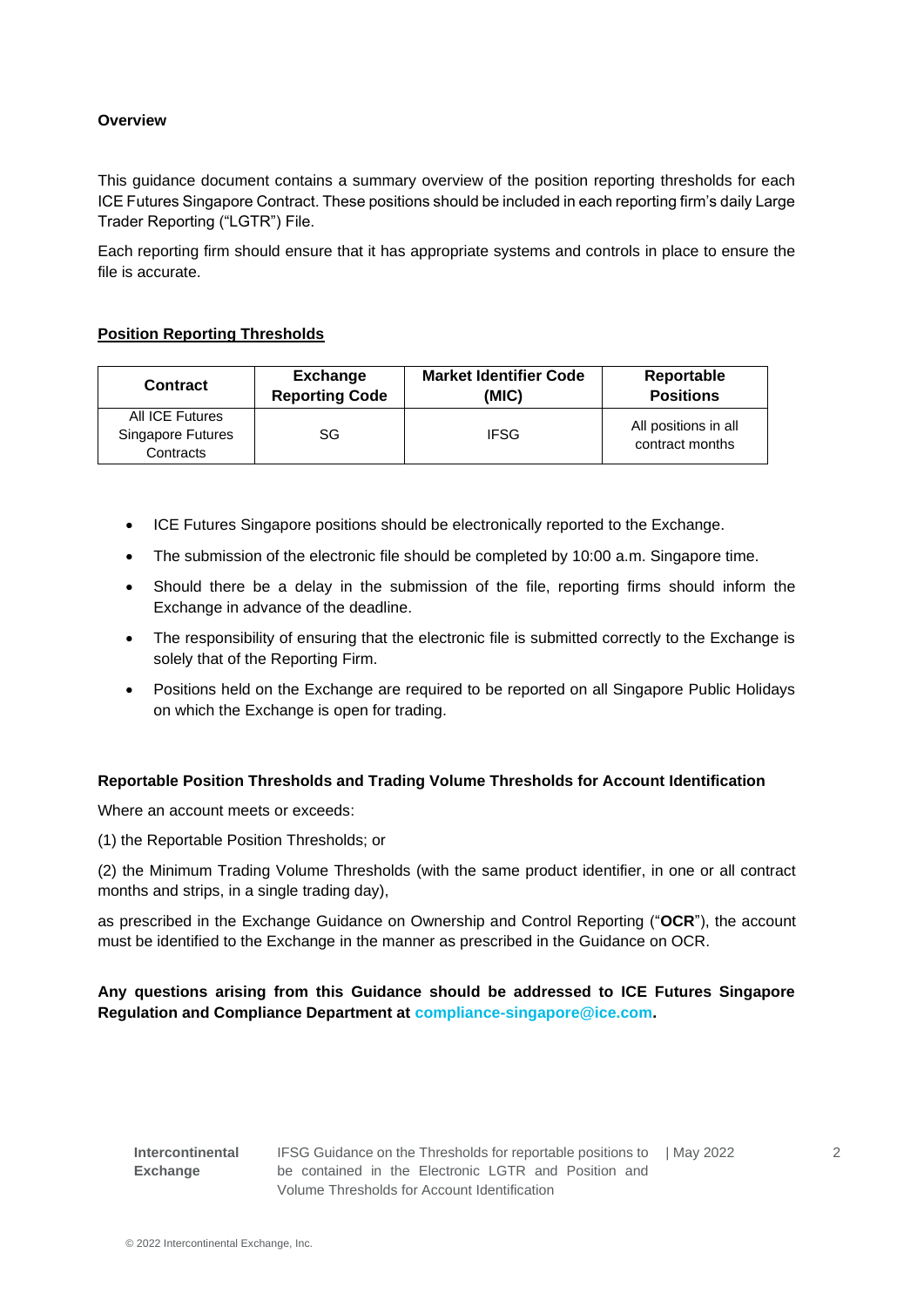## General Technical Information

#### **1 Electronic Position Reporting**

Members will be using the ICE Managed File Transfer ("MFT") to submit electronic large trader position reports. MFT allows automated or ad-hoc delivery of position files to the Exchange.

#### **2 Usernames and passwords**

MFT supports public-key authenticated system accounts for automated secure file transfer. To make use of this, please have your System Administration or Information Security department submit a public key for use in authenticating this account.

Members who do not already have a dedicated MFT login id for electronic position reporting should contact ICE Futures Singapore Regulation and Compliance at [compliance-singapore@ice.com](mailto:compliance-singapore@ice.com) as soon as possible to request one.

#### **3 File naming convention**

There is no strict file naming convention for LGTR files being submitted to ICE Futures Singapore.

As a suggested naming convention, Reporting Firms have used the following filenames in the past: LGTRyyyymmdd where yyyymmdd is the trading date for which the position report relates to (i.e. file containing data for 08 October 2014 business would be dated 20141008).

#### **4 Exchange Codes**

ICE Futures Singapore contracts should be reported under Exchange Code SG.

#### **5 Commodity Reporting Codes**

The Exchange will use the "physical" ICE Futures Singapore commodity codes for its contracts in the electronic position reporting files. Commodity codes should be left-justified and space-padded to five-characters in length for incorporation in the position reporting files.

A list of commodity codes (which may be exported in PDF or Microsoft Excel format) may be found at:<https://www.theice.com/products/All-Product-Codes>

#### **6 Reporting Firm Codes (also known as Reporting Firm IDs)**

Members may already be aware of their reporting firm identification codes through their participation in the existing Exchange Electronic Position Reporting programme. For the avoidance of doubt these are the same three-character alphabetic codes used by the CFTC in their Large Trader Reporting programme.

**Intercontinental Exchange**  IFSG Guidance on the Thresholds for reportable positions to | May 2022 3 be contained in the Electronic LGTR and Position and Volume Thresholds for Account Identification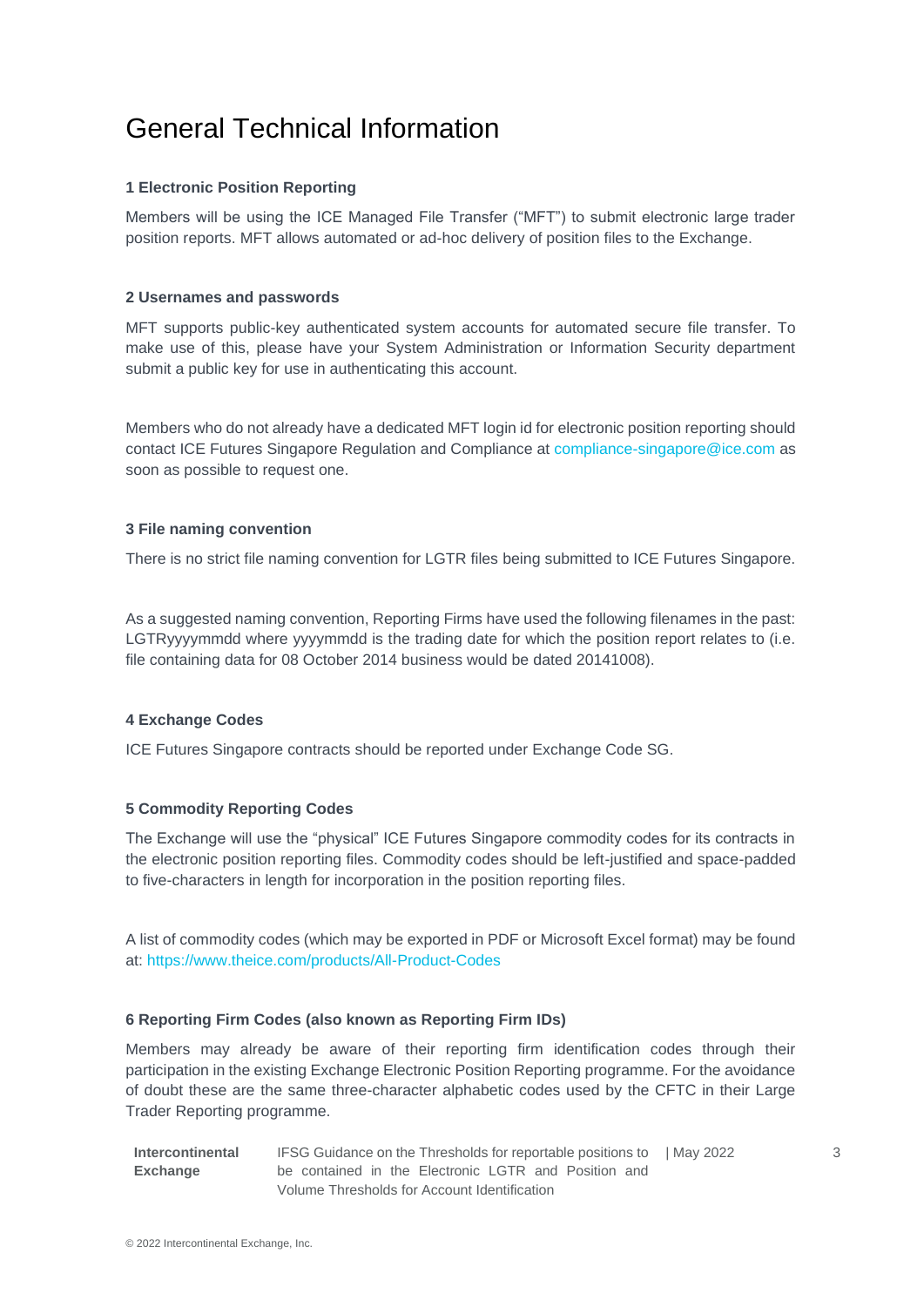Members and Reporting Firms who are not aware of their reporting firm identification code(s) or believe that they do not have such a code assigned should contact ICE Futures Singapore Regulation and Compliance a[t compliance-singapore@ice.com.](mailto:compliance-singapore@ice.com) The "Reporting Firm" code should be entered on each line within the LGTR report. Please note that in most cases the Exchange will advise that a reporting firm identification code(s) should be obtained from the CFTC.

**Intercontinental Exchange** 

IFSG Guidance on the Thresholds for reportable positions to | May 2022 4 be contained in the Electronic LGTR and Position and Volume Thresholds for Account Identification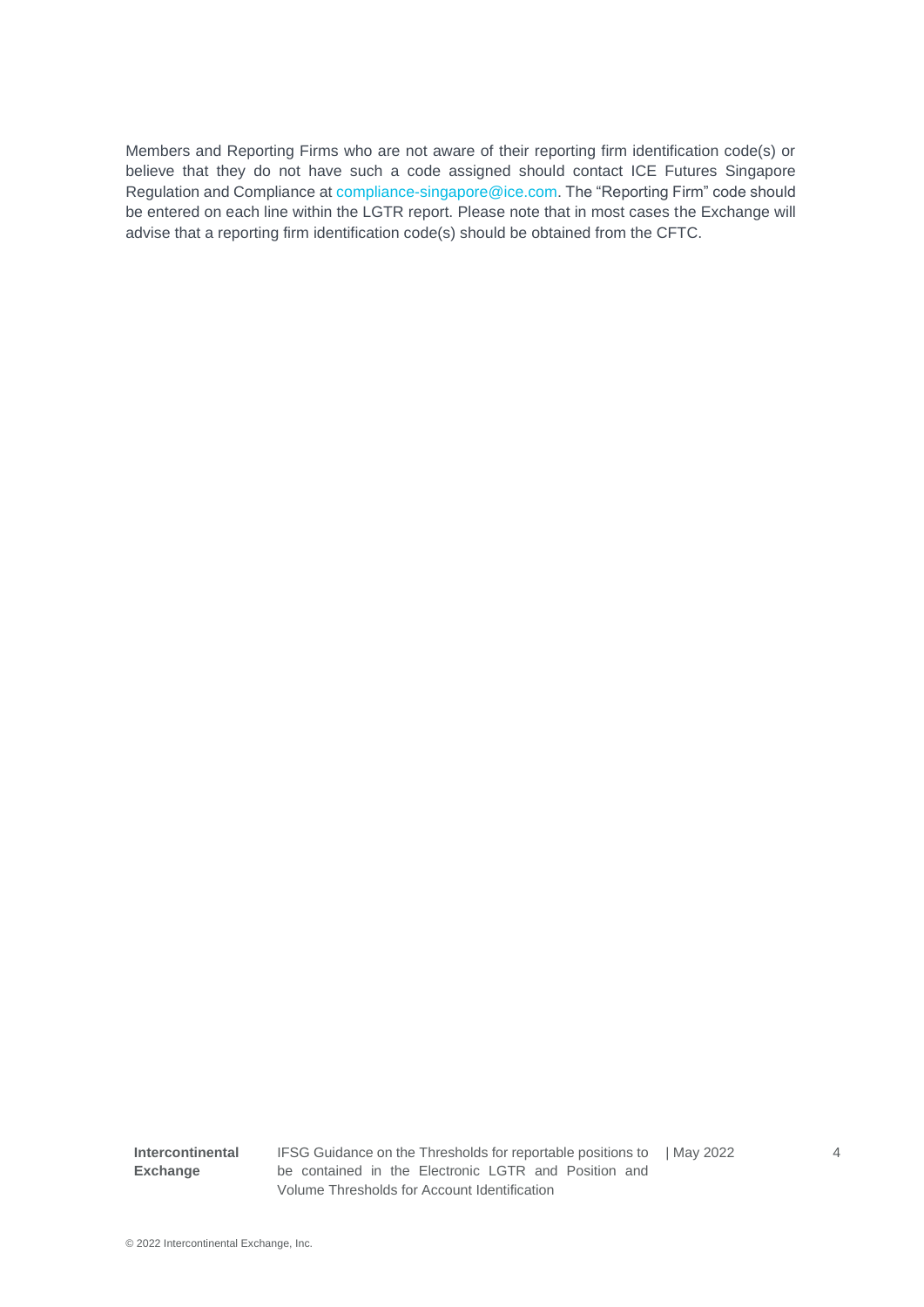## MFT Technical Guide for Position Reporting

#### **1 Connectivity Methods**

There are two types of IDs for connecting to MFT. The first and most common is a service account, which is intended to be used to automate the upload and download of data between the member and MFT. The second type is a "named user" which is intended for an individual's manual use or ad-hoc connection to MFT. Members will be using the ICE Managed File Transfer ("MFT") to submit electronic large trader position reports. MFT allows automated or ad-hoc delivery of position files to the Exchange

#### **2 Access Authentication**

ICE supports two options through which access authentication to MFT is provisioned. Both require the use of a public key ("Key") which is a system generated secure key in place of a password and avoids embedding passwords in data files or scripts. A Key also avoids the possibility that a password is changed by an interactive user that subsequently causes an automation process to fail. The two options are:

- **A "System" Username (Service Account) and Key. For automation of downloads, ICE requires that a separate "service" user is used.**
- **A "Named User" Username and Key. This is intended to be used by individuals intending to access MFT on an interactive/ad-hoc basis. If you are unsure of what type of access you require or would like further information, please contact ICE Clear Singapore Operations.**

#### **3 Network Connectivity and Uploading of Data**

Connectivity to MFT is provided via SFTP on the standard port 22. The client-side firewall must allow port 22 outbound to hour host at mft.sgclearing.ice.com (158.224.34.23). This connectivity can be provisioned over the public internet or via any of the existing dedicated connections available for connection to the ICE Data Centre. Additional information concerning connectivity options is available on the ICE website [https://www.theice.com/connectivity.](https://www.theice.com/connectivity)

#### **4 MFT Access Request**

Each Reporting Firm uploading a Position Reporting Large Trader File (LGTR) will each have a dedicated <ICE-mnemonic>/LGTR folder for this purpose. To request MFT access for position reporting please contact ICE Futures Singapore Regulation and Compliance at [compliance](mailto:compliance-singapore@ice.com)[singapore@ice.com](mailto:compliance-singapore@ice.com) to request a MFT User Access Form. This form will need to be completed, signed and returned with a public key to ICE Futures Singapore Regulation and Compliance.

Reporting Firms should be aware that the source of their IP address may need to be whitelisted in the ICE Firewall. Reporting Firms can click on the following link that will show their IP address: [www.theice.com/showip.](file://///cpex.com/sg_global/Compliance/For%20Website%20-%20Resources/OCR/www.theice.com/showip) Once Reporting Firms have their IP address they can submit an email

**Intercontinental Exchange**  IFSG Guidance on the Thresholds for reportable positions to | May 2022 55 be contained in the Electronic LGTR and Position and Volume Thresholds for Account Identification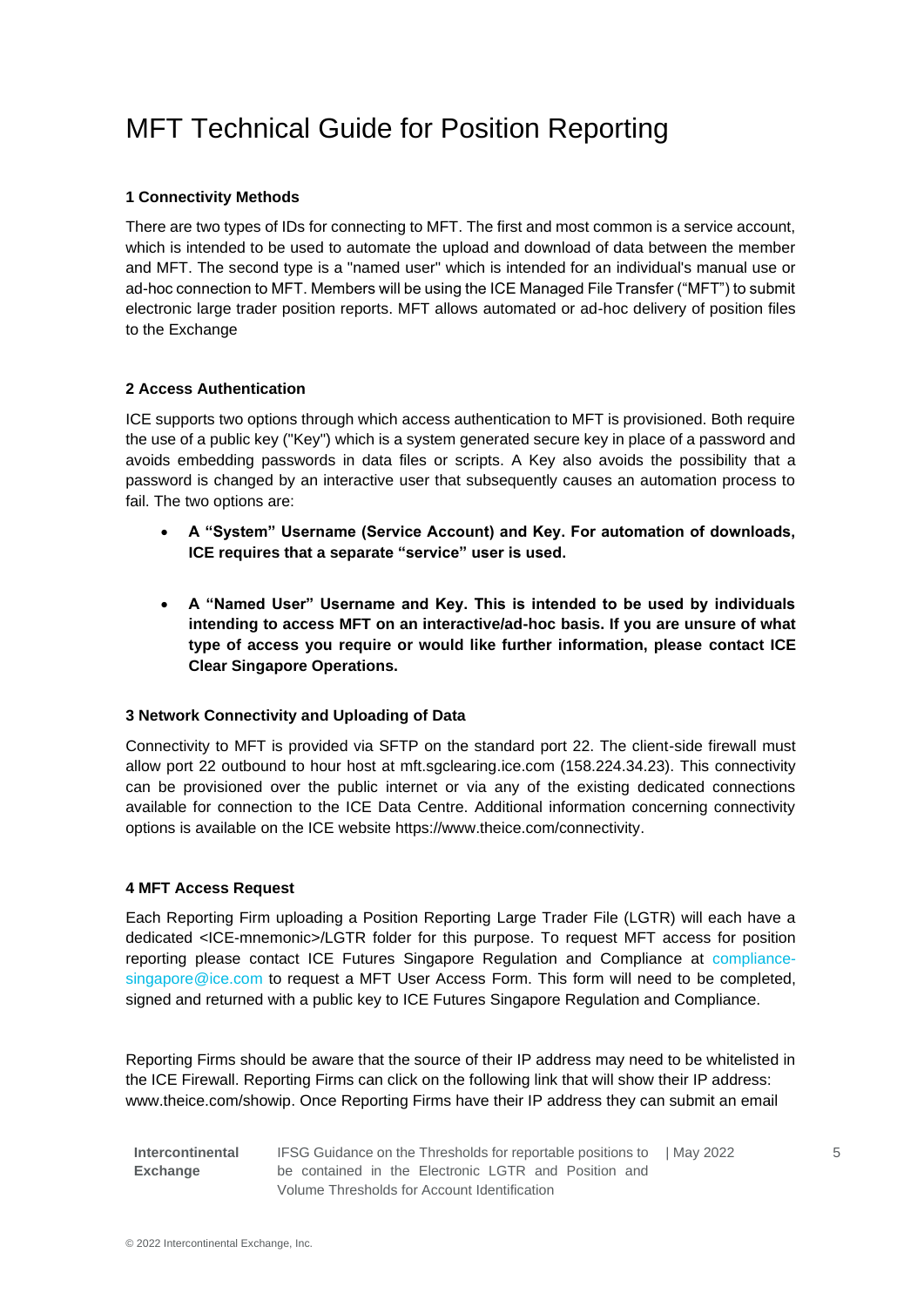requesting that the IP address be added to the white list. Alternatively, Reporting Firms should consult with their IT Support Teams who should be able to provide their source IP.

#### **5 Uploading a LGTR file to MFT**

Reporting Firms should login with their MFT LGTR login and drop their file into the LGTR folder which can be done automatically or manually. Non-members of ICE Futures Singapore should place their file at the root of the folder. The LGTR should not be placed in the Form 102 folder. Once the file has been placed in the MFT system, the file will be renamed with a 'submitted' suffix and a time stamp. MFT is a live system and Reporting firms must not send in any false data. Should a Reporting Firm wish to send a test file, then this should only be done after prior agreement with the Exchange.

#### **5 MFT Connection Overview**

|     | Hostname               | <b>IP Address</b> | Port(s)       |
|-----|------------------------|-------------------|---------------|
| MFT | mft.sgclearing.ice.com | 158.224.34.23     | 22 (SSG/sftp) |

**Intercontinental Exchange** 

IFSG Guidance on the Thresholds for reportable positions to be contained in the Electronic LGTR and Position and Volume Thresholds for Account Identification | May 2022 6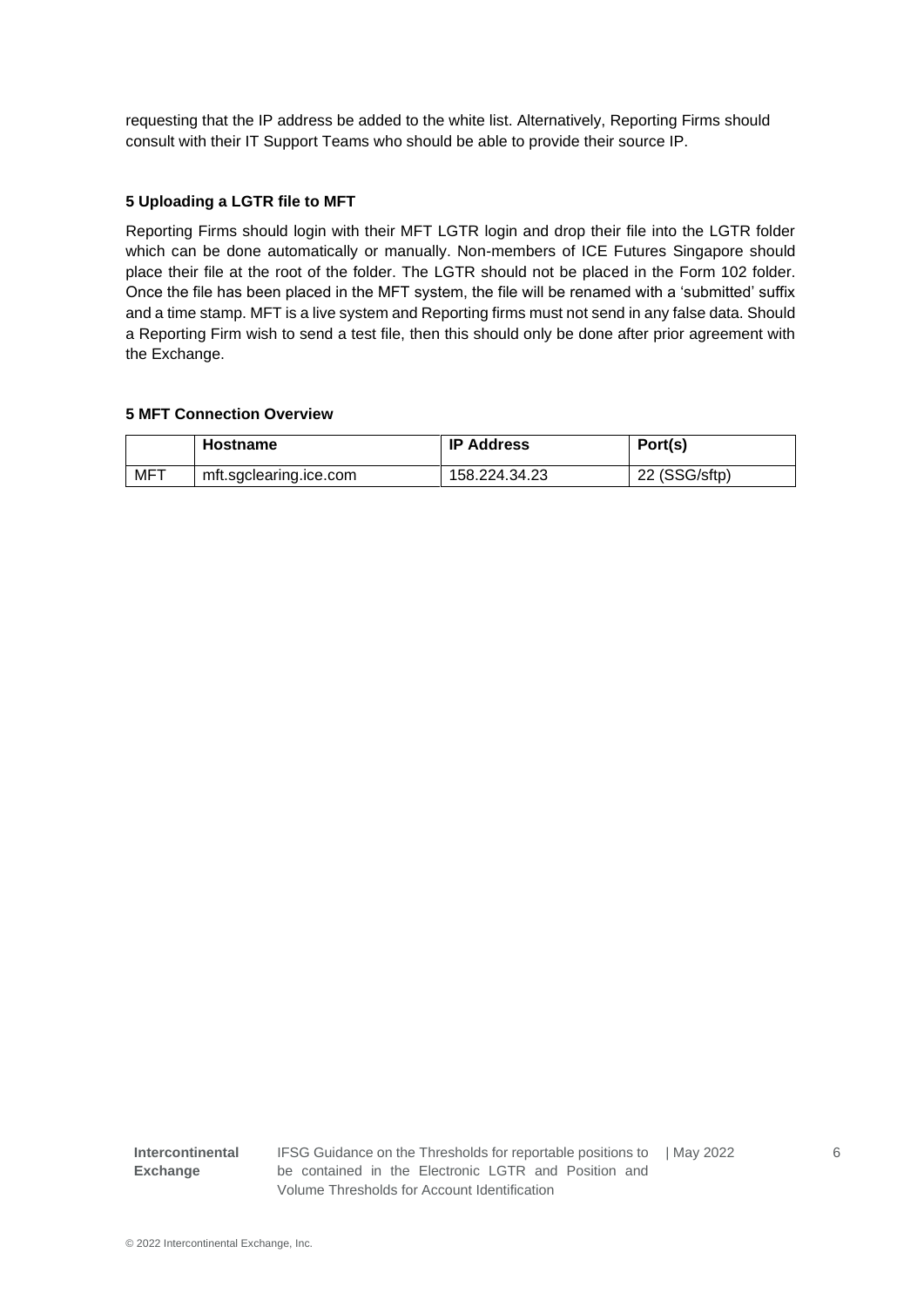### File Format

All required records must be submitted together in a single file. Each record is 80 characters long. The specific record format is shown here:

| <b>Record Layout</b>    |                |             |                       |  |
|-------------------------|----------------|-------------|-----------------------|--|
| <b>Beginning Column</b> | Length         | <b>Type</b> | Name                  |  |
| $\mathbf{1}$            | $\overline{2}$ | AN          | Record Type           |  |
| 3                       | 3              | AN          | <b>Reporting Firm</b> |  |
| 6                       | $\overline{2}$ | -           | Reserved              |  |
| 8                       | 12             | AN          | <b>Account Number</b> |  |
| 20                      | 8              | AN          | <b>Report Date</b>    |  |
| 28                      | $\overline{c}$ | AN          | Exchange Code         |  |
| 30                      | 1              | AN          | Put or Call           |  |
| 31                      | 5              | AN          | Commodity Code (1)    |  |
| 36                      | 8              | AN          | Expiration Date (1)   |  |
| 44                      | $\overline{7}$ | S           | <b>Strike Price</b>   |  |
| 51                      | $\mathbf{1}$   | AN          | <b>Exercise Style</b> |  |
| 52                      | $\overline{7}$ | ${\sf N}$   | Long-Buy-Stopped      |  |
| 59                      | $\overline{7}$ | N           | Short-Sell-Issued     |  |
| 66                      | 5              | AN          | Commodity Code (2)    |  |
| 71                      | 8              | AN          | Expiration Date (2)   |  |
| 79                      | 1              |             | Reserved              |  |
| 80                      | 1              | AN          | Record Type           |  |

1. Report Type. Should be set to "RP". Please note that "DN" (delivery reporting notice) and "EP" (exchange for physical) type records should not be submitted to ICE Futures Singapore.

2. Reporting Firm. An alphabetic identifier assigned by the Exchange or CFTC to identify reporting firms.

- 3. Account Number. A unique identifier assigned by the reporting firm to each special account. The field is zero or space filled with account number right-justified.
- 4. Report Date. The format is YYYYMMDD, where YYYY is the year, MM is the month, and DD is the day of the month.
- 5. Exchange. This is a two-character field used to identify the exchange on which a position is held.
- 6. Put or Call. Valid values for this field are "C" for a call option and "P" for a put option. For futures, the field is blank.

| <b>Intercontinental</b> | IFSG Guidance on the Thresholds for reportable positions to   May 2022 |  |
|-------------------------|------------------------------------------------------------------------|--|
| Exchange                | be contained in the Electronic LGTR and Position and                   |  |
|                         | Volume Thresholds for Account Identification                           |  |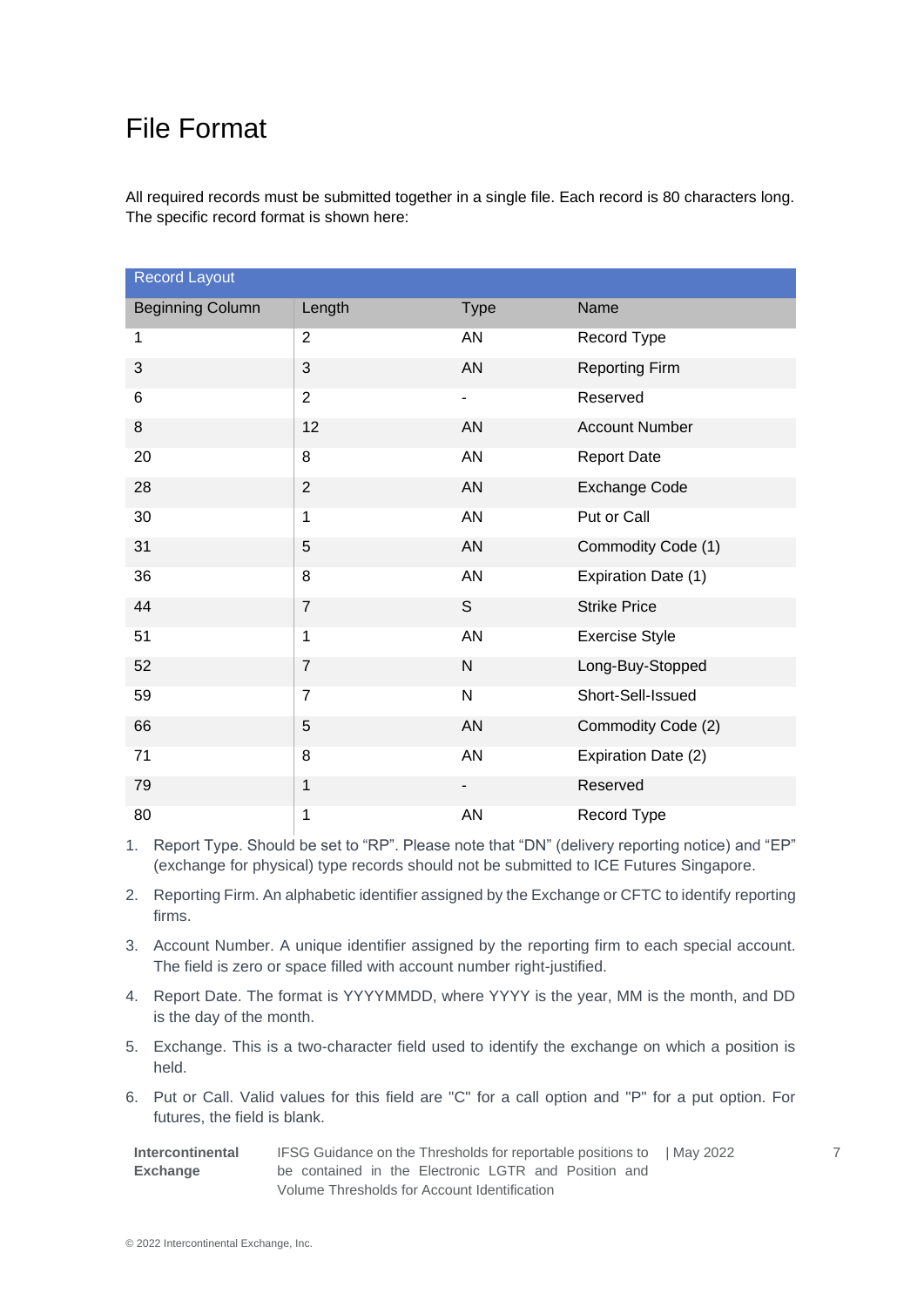- 7. Commodity (1). An exchange-assigned commodity code for the futures or options contract.
- 8. Expiration Date (1). The date format is YYYYMMDD and represents the expiration date or delivery date of the reported futures or options contract. For date-specific instruments such as flexible products, the full date must be reported. For other options and futures, this field is used to report the expiration year and month for an options contract or a delivery year and month for a futures contract. The day portion of the field for these contracts contains spaces.
- 9. Strike price. This is a signed numeric field for reporting options strike prices. The strike prices should be right justified and the field zero filled. The right most character will represent both the value of that digit in the number and the sign of the number. This character will be interpreted as followings:

| <b>Right Most Character</b> | Value                   | Sign                             |
|-----------------------------|-------------------------|----------------------------------|
| 0 through 9                 | 0 through 9             | $\ddot{}$                        |
| $\{$                        | $\mathbf 0$             | $\ddot{}$                        |
| $\mathsf A$                 | $\mathbf{1}$            | $\ddot{}$                        |
| $\sf B$                     | $\overline{2}$          | $\ddot{}$                        |
| ${\bf C}$                   | $\sqrt{3}$              | $\begin{array}{c} + \end{array}$ |
| $\mathsf D$                 | $\overline{\mathbf{4}}$ | $\ddot{}$                        |
| $\mathsf E$                 | $\sqrt{5}$              | $\ddot{}$                        |
| $\mathsf F$                 | $\,6$                   | $\ddot{}$                        |
| ${\mathsf G}$               | $\overline{7}$          | $\ddot{}$                        |
| $\boldsymbol{\mathsf{H}}$   | $\bf 8$                 | $\ddot{}$                        |
| $\mathsf I$                 | $\boldsymbol{9}$        | $\begin{array}{c} + \end{array}$ |
| $\}$                        | $\mathbf 0$             | $\overline{\phantom{0}}$         |
| J                           | $\mathbf{1}$            | $\blacksquare$                   |
| $\sf K$                     | $\overline{2}$          | $\frac{1}{2}$                    |
| L                           | $\sqrt{3}$              | $\overline{\phantom{0}}$         |
| ${\sf M}$                   | $\overline{\mathbf{4}}$ | $\frac{1}{2}$                    |
| ${\sf N}$                   | $\overline{5}$          | $\overline{\phantom{0}}$         |
| $\hbox{O}$                  | $\,6$                   | -                                |
| $\sf P$                     | $\boldsymbol{7}$        | $\overline{\phantom{0}}$         |
| $\mathsf Q$                 | $\bf 8$                 | $\overline{\phantom{0}}$         |
| ${\sf R}$                   | $\boldsymbol{9}$        | -                                |

Note that strike prices should be quoted in the price format specified for the contract, with decimal places included but with the decimal point implied rather than explicit.

**Intercontinental Exchange** 

IFSG Guidance on the Thresholds for reportable positions to be contained in the Electronic LGTR and Position and Volume Thresholds for Account Identification | May 2022 8